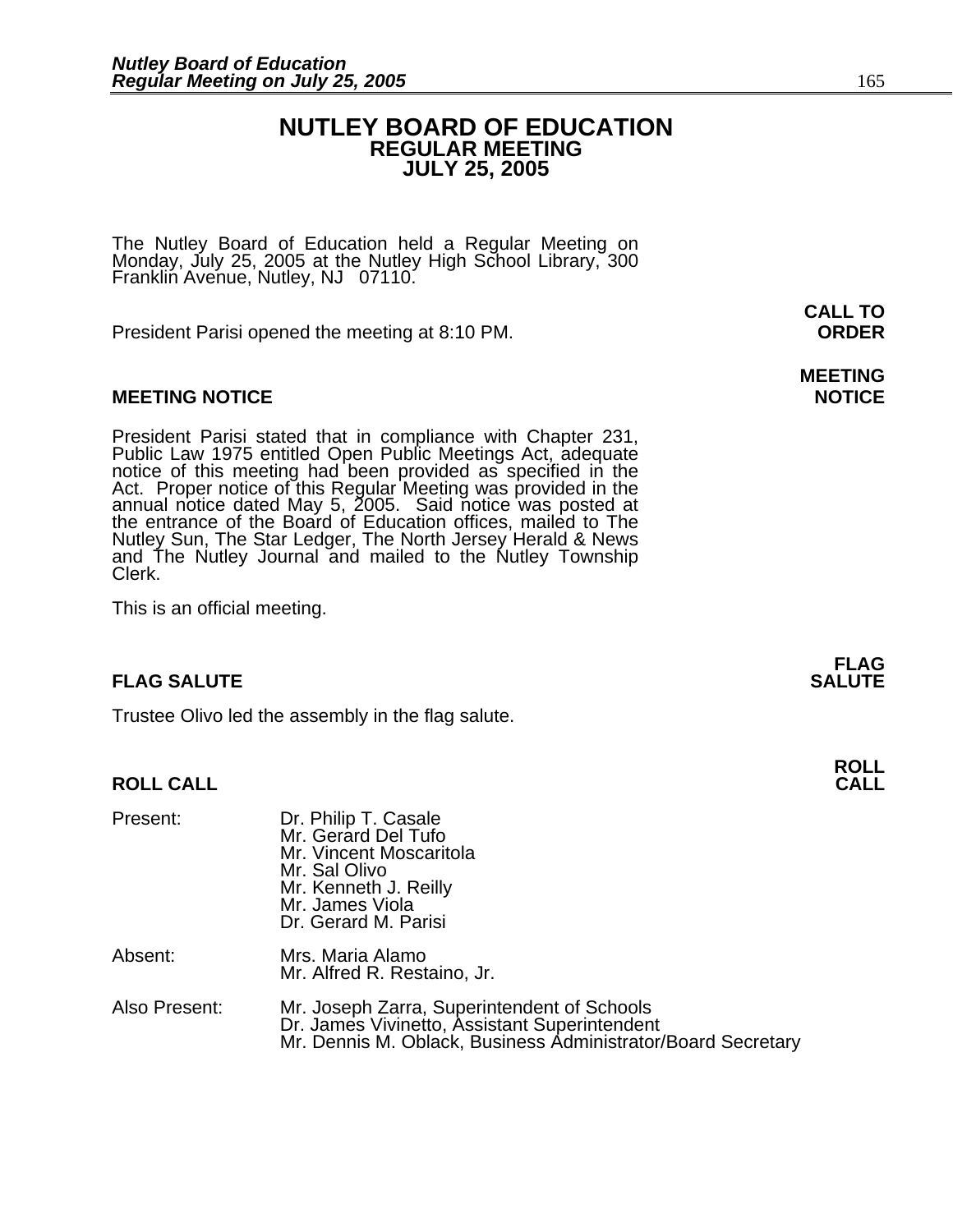### **APPROVAL OF MINUTES APPROVE**

BE IT RESOLVED that the Board of Education approves the following minutes:

July 6, 2005 - Conference/Special Meeting July 6, 2005 - Closed Executive Session June 27, 2005 - Regular Meeting June 27, 2005 – Closed Executive Session June 27, 2005 – Conference Meeting

Trustee Moscaritola moved, Trustee Del Tufo seconded, and the Board unanimously approved by voice vote a motion to approve the minutes as amended.

#### **CORRESPONDENCE CORRESPONDENCE**

Board Secretary Oblack read, and the trustees acknowledged, the following items of correspondence:

Thank-you notes from the following retirees for the Board's retirement dinner and gift:

Arlene Baldino Juanita Boutin

A thank-you note from Susan Scerbo and Family for the Board's expression of sympathy on the passing of her father.

A thank-you note from Dr. Parisi and Family for the Board's expression of sympathy on the passing of his father.

#### **SPECIAL ORDER OF BUSINESS SPECIAL ORDER**

Mr. Catrambone, Mr. Frannicola and several coaches announced the recipients of athletic awards stated on Schedule A as appended to these minutes.

#### **RECESS MEETING RECESS**

At 8:25 PM upon the suggestion of President Parisi, Trustee Casale moved, Trustee Olivo seconded, and the Board unanimously approved by voice vote a motion to recess.

#### **RECONVENE MEETING RECONVENE**

At 8:35 PM Trustee Del Tufo moved, Trustee Casale seconded, and the Board unanimously approved by voice vote a motion to reconvene the open public meeting.

# **OF BUSINESS**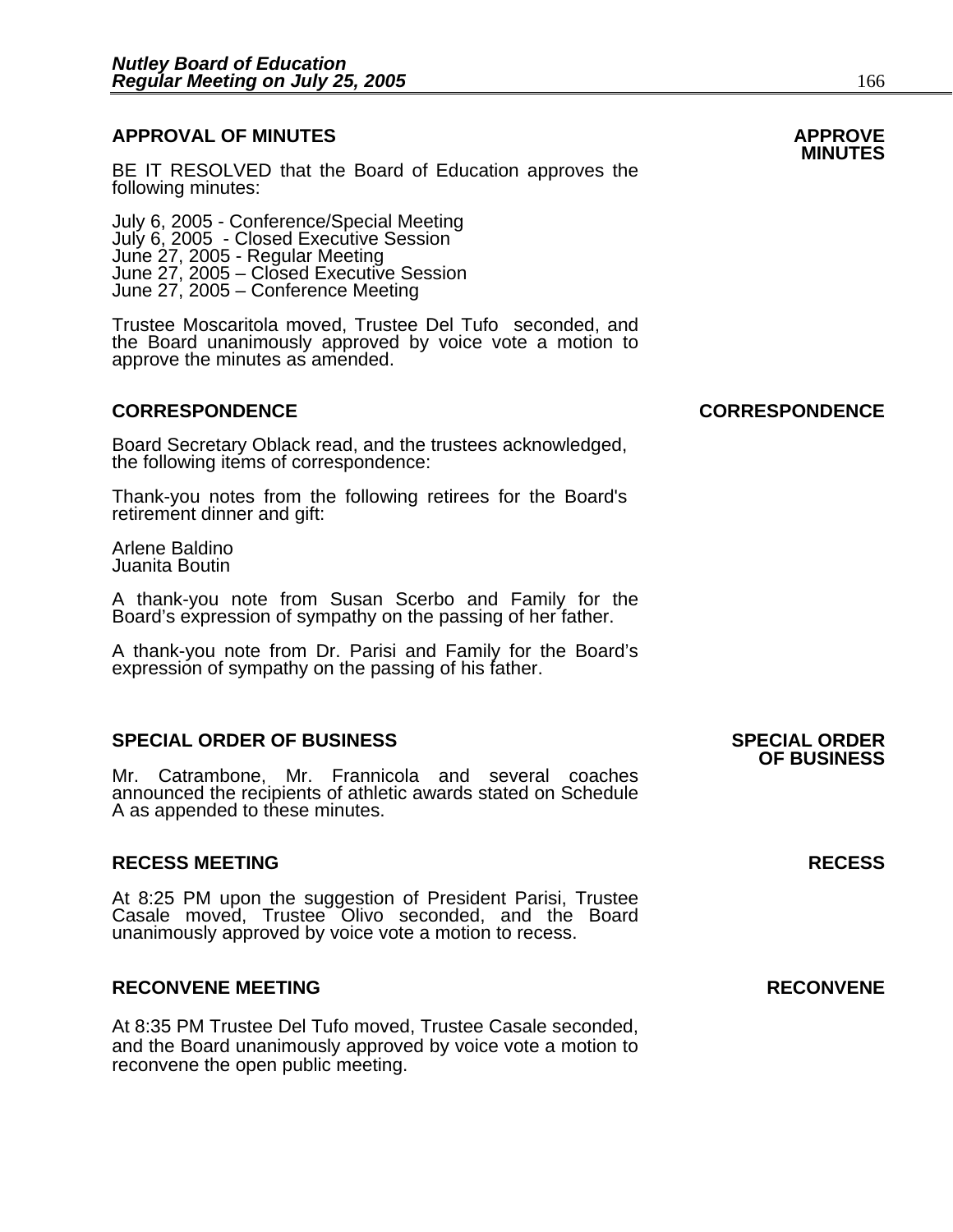#### **SUPERINTENDENT'S REPORT SUPT'S REPORT A**

Superintendent Zarra presented the Superintendent's Report dated July 25, 2005, Schedule A, which is appended to the minutes of this meeting, and briefly summarized its contents.

#### **BOARD SECRETARY'S REPORT**

Board Secretary Oblack spoke about the allocations for the grant entitlement for No Child Left Behind (NCLB) and IDEA.

#### **COMMITTEE REPORTS REPORTS**

| Trustee Viola    | - Technology Committee                                  |
|------------------|---------------------------------------------------------|
|                  | Trustee Moscaritola - Ad Hoc Residency Committee        |
| Trustee Del Tufo | - Facilities Committee<br><b>Negotiations Committee</b> |

### **HEARING OF CITIZENS (Resolutions Only) HEARING OF CITIZENS**

None

#### **SUPERINTENDENT'S RESOLUTIONS SUPT'S**

Trustee Olivo moved, and Trustee Viola seconded, a motion to postpone Resolution 23 – Naming of New Community Center at Franklin Middle School. Upon being put to a roll call vote the motion was unanimously approved.

Trustee Moscaritola moved, Trustee Viola seconded, a motion that the Board approves the Superintendent's Resolutions numbers 1 through 22 as listed below.

The Superintendent's Resolutions 1 through 22 were unanimously approved by roll call vote.

#### 1. **RESIGNATION – Athletics** ATHLETICS

BE IT RESOLVED that the Board of Education approves the<br>resignation of Mr. Thomas Gross as Head Ice Hockey Coach effective June 29, 2005.

## 2. **AMENDING RESOLUTION – Reappointments – REAPPOINT Professional Staff PROF STAFF**

BE IT RESOLVED that the Reappointments – Professional Staff Schedule E, adopted at the May 23, 2005 Board Meeting, be amended to reflect the following change:

Kelli Cerniglia -from part-time to full - \$53,578

**BOARD SECRETARY'S** 

## **COMMITTEE**

# **RESOLUTIONS**

**RESIGNATION**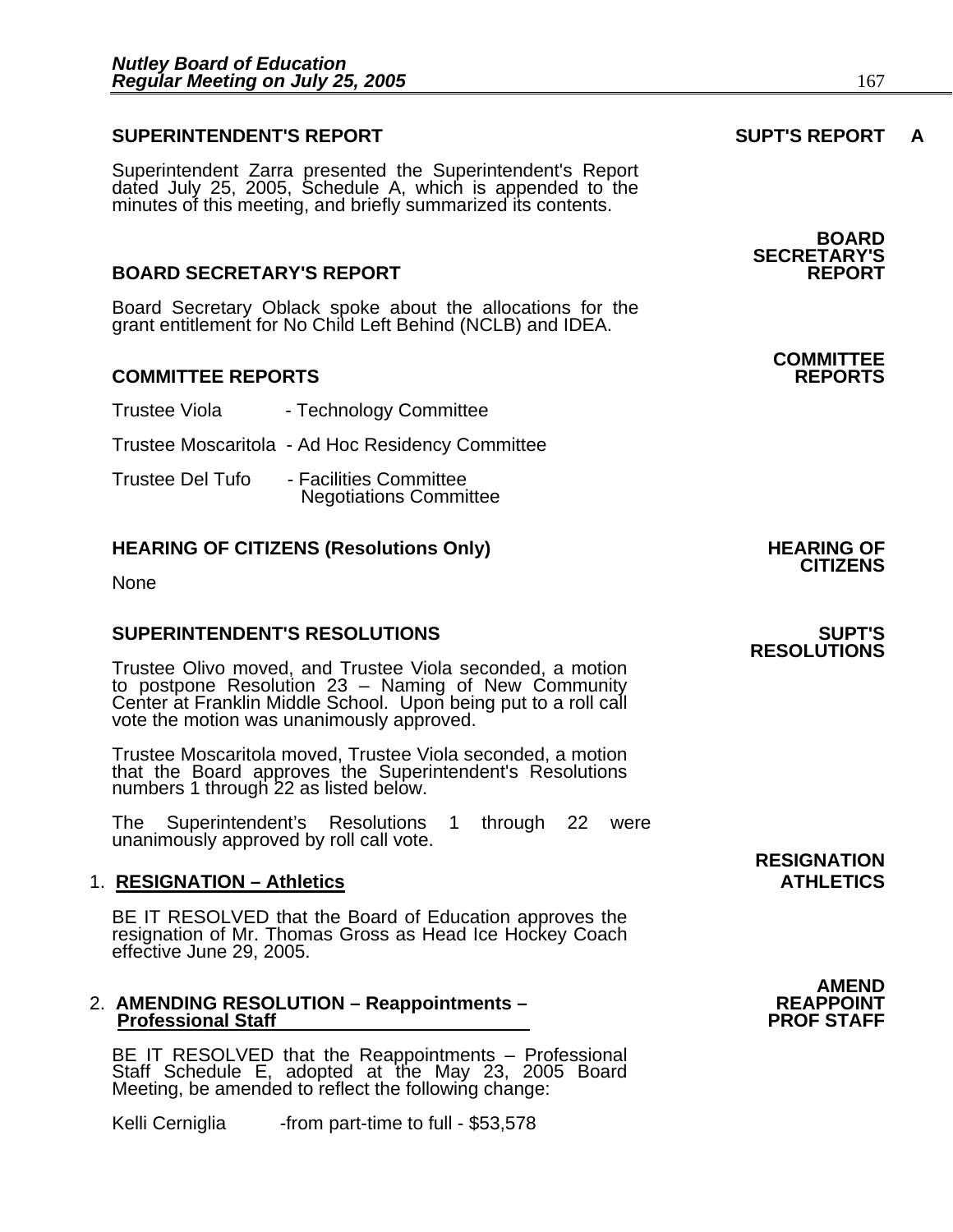#### 3. **AMENDING RESOLUTION – Reappointments Non- REAPPOINT Tenured Teachers**

BE IT RESOLVED that the Reappointments – Non-Tenured Teachers adopted at the June 13, 2005 Board Meeting, be amended to reflect the following changes:

| Courtney Jousset | -from part-time to full - \$42,500 |  |
|------------------|------------------------------------|--|
| Jacqueline Maddi | -from part-time to full - 41,500   |  |
| Claudia Marra    | -from part-time to full - $41,500$ |  |
| Stephanie Zaros  | -from part-time to full - 41,500   |  |

## 4. AMENDING RESOLUTION – Special Education Summer<br>Program

BE IT RESOLVED that the Board of Education amend the resolution, approved at the June 27, 2005 Board Meeting, of<br>Jarrad Nardiello aide, to reflect a change in salary to \$250.

#### 5. **APPOINTMENTS – Professional Staff**

BE IT RESOLVED that the Board of Education approves the<br>appointment of the personnel listed below for the 2005-06<br>school year, effective September 1, 2005 in accordance with the 2005-06 Teachers' Salary Guide:

| <b>Name</b>                                                    | <b>Degree</b>        | <b>Step</b> | <b>Salary</b>                                    |
|----------------------------------------------------------------|----------------------|-------------|--------------------------------------------------|
| <b>Flavia Groeling</b><br>Danine Osetto<br>Nicolette Schellato | B.A.<br>B.A.<br>M.A. | 6<br>8      | \$20,250 (p/t.5)<br>\$20,250 (p/t.5)<br>\$46,300 |

#### 6. **APPOINTMENT – School Residency/Resource/Safety Officer**

BE IT RESOLVED that the Board of Education approves the appointment of Natale Ferrara as School Residency/ Resource/Safety Officer from September 1, 2005 to June 30, 2006 at the salary of \$52,000, which includes travel and no benefits.

#### 7. **APPOINTMENT - Station Manager**

BE IT RESOLVED that the Board of Education approves the appointment of Mr. James Kelly as Station Manager for the Nutley School District for the 2005-06 school year at a stipend of \$5,752\*.

**\***2004-05 salary - 2005-06 salary to be determined.

#### 8. **APPOINTMENT - Asbestos Program Manager**

WHEREAS, the Asbestos Hazard Emergency Response Act of 1986 (AHERA) required the Board of Education to designate a person as Asbestos Program Manager who would

**AMEND<br>SPECIAL ED SUMMER PROG** 

## **APPOINT<br>PROF STAFF**

**APPOINT OFFICER** 

## **APPOINT<br>STATION MGR**



**AMEND<br>REAPPOINT** 

**TEACHERS**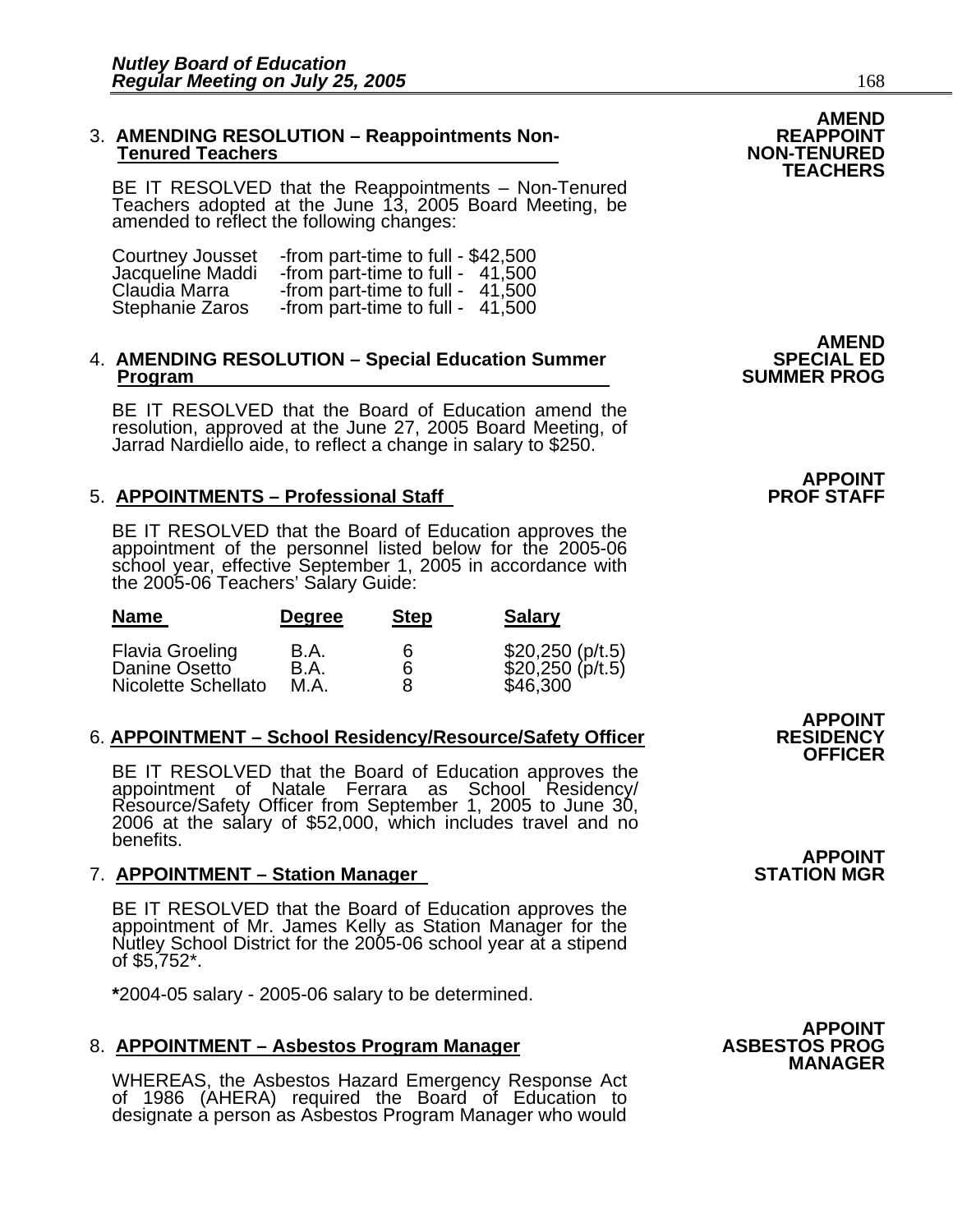be responsible to ensure that the requirements of the AHERA rules and regulations were properly implemented, and

NOW, THEREFORE, BE IT RESOLVED that the Board of Education appoints Philip Nicolette as the Asbestos Program Manager for the 2005-06 school year.

### 9. **APPOINTMENTS - ATHLETICS**

BE IT RESOLVED that the Board of Education approves the athletic appointments listed below for the 2005-06 school year on the salary guide at the classification and step as indicated in accordance with the 2005-06 Coaches

| <b>Sport</b>                                                        | <b>Name</b>                           | <b>Step</b> | <b>Salary</b>    |
|---------------------------------------------------------------------|---------------------------------------|-------------|------------------|
| <b>FOOTBALL</b><br><b>Assistant Coach</b><br><b>Assistant Coach</b> | <b>Christian Helm</b><br>Mario Peluso | 4           | \$4,816<br>5,484 |
| <b>GIRLS SOCCER</b><br><b>Assistant Coach</b>                       | <b>Heather Syme</b>                   |             | 4,062            |
| <b>GIRLS BASKETBALL</b><br><b>Head Coach</b>                        | Michael McQuade                       | 4           | 6,592            |

#### 10. **APPOINTMENTS – Cultivating Academic Talent Program**

BE IT RESOLVED that the Board of Education approves the appointments for the CAT Program for the 2005-06 school year:

Barbara Hirsch, Director Rebecca Olivo Rosemary McConnon, Secretary

Kimberly Algieri Tracy Egan Flavia Groeling Suzanne Hagert Gail Kahn Helen Doyle-Marino Angelica Marra Denise Mazza Dennis Pandolfi Joniene Ryder Janice Schoem Louis SanGiovanni Jill Sarubbi Joseph Simko Margit Smith Christina Stendardi Maria Strumolo Nancy Thunell Veronica Zoltowski

**APPOINT**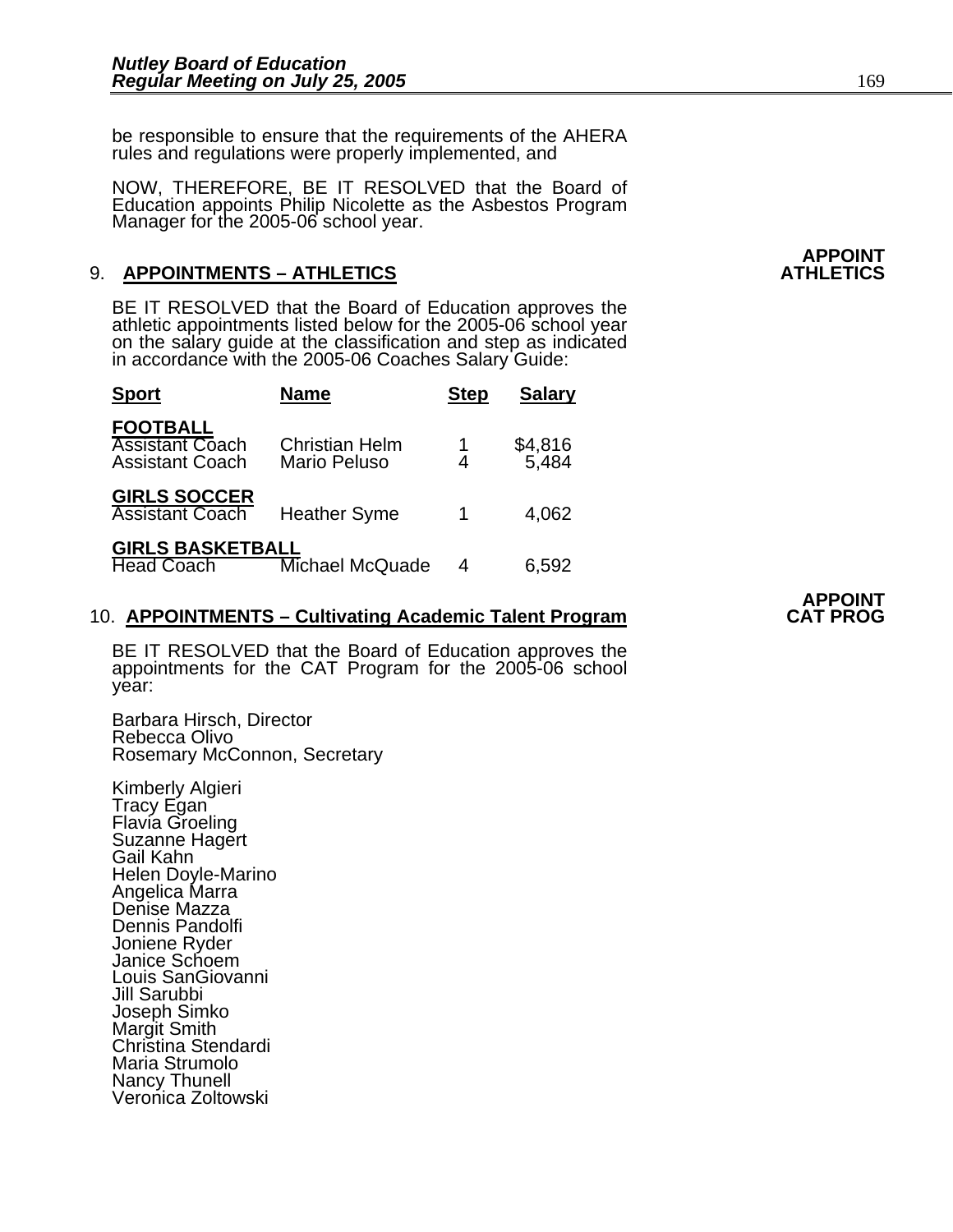**Substitutes** Nicole Crowe Nicholas Norcia Karen SanGiovanni

#### Aide

Maureen Callaghan (for blind student)

#### 11. **APPOINTMENTS - Summer Employment**

BE IT RESOLVED that the Board of Education approves the following personnel to be permitted to work during the month of August, 2005:

| Ann Mary Mullane - Business/Technology   | -five (5) days                                 |
|------------------------------------------|------------------------------------------------|
| Christina Osieja – Elementary/Technology | per diem rate<br>five(5) days<br>per diem rate |

### **12. APPOINTMENTS - Summer Custodial Employment**

BE IT RESOLVED that the Board of Education approves the following personnel to be employed as summer custodial and grounds employees for the summer of 2005:

|                          | <b>Step</b> | <b>Hourly Rate</b> |  |
|--------------------------|-------------|--------------------|--|
| Joseph Arace             |             | \$7.50             |  |
| Jonathan Venable- Cepeda |             | 7.50               |  |

#### 13. **REAPPOINTMENTS - Non-Tenured Teachers**

BE IT RESOLVED that the Board of Education approves the reappointment of the non-tenured teachers listed below for the 2005-06 school year on the salary guide at the classification, step and annual salary as indicated in accordance with the 2005-06 Teachers' Salary Guide:

| <b>Name</b>             | <b>Degree</b> | <b>Step</b> | <b>Salary</b>      |
|-------------------------|---------------|-------------|--------------------|
| Emanuela Fierro         | B.A.          | 8           | $$21,650$ (p/t .5) |
| Sandra Stark-Houck M.A. |               | 11          | 51,963             |

### 14. **REAPPOINTMENTS – Instructional Aides**

BE IT RESOLVED that the Board of Education approves the reappointment of the instructional aides listed on the attached Schedule B for the 2005-06 school year at the classification and step as indicated in accordance with the 2005-06 Secretarial Guide.

**APPOINT<br>SUMMER CUSTODIAL EMPLOYMENT** 

**APPPOINT<br>SUMMER EMPLOYMENT** 

### **REAPPOINT TEACHERS**

**REAPPOINT<br>INSTRUCT, AIDES B**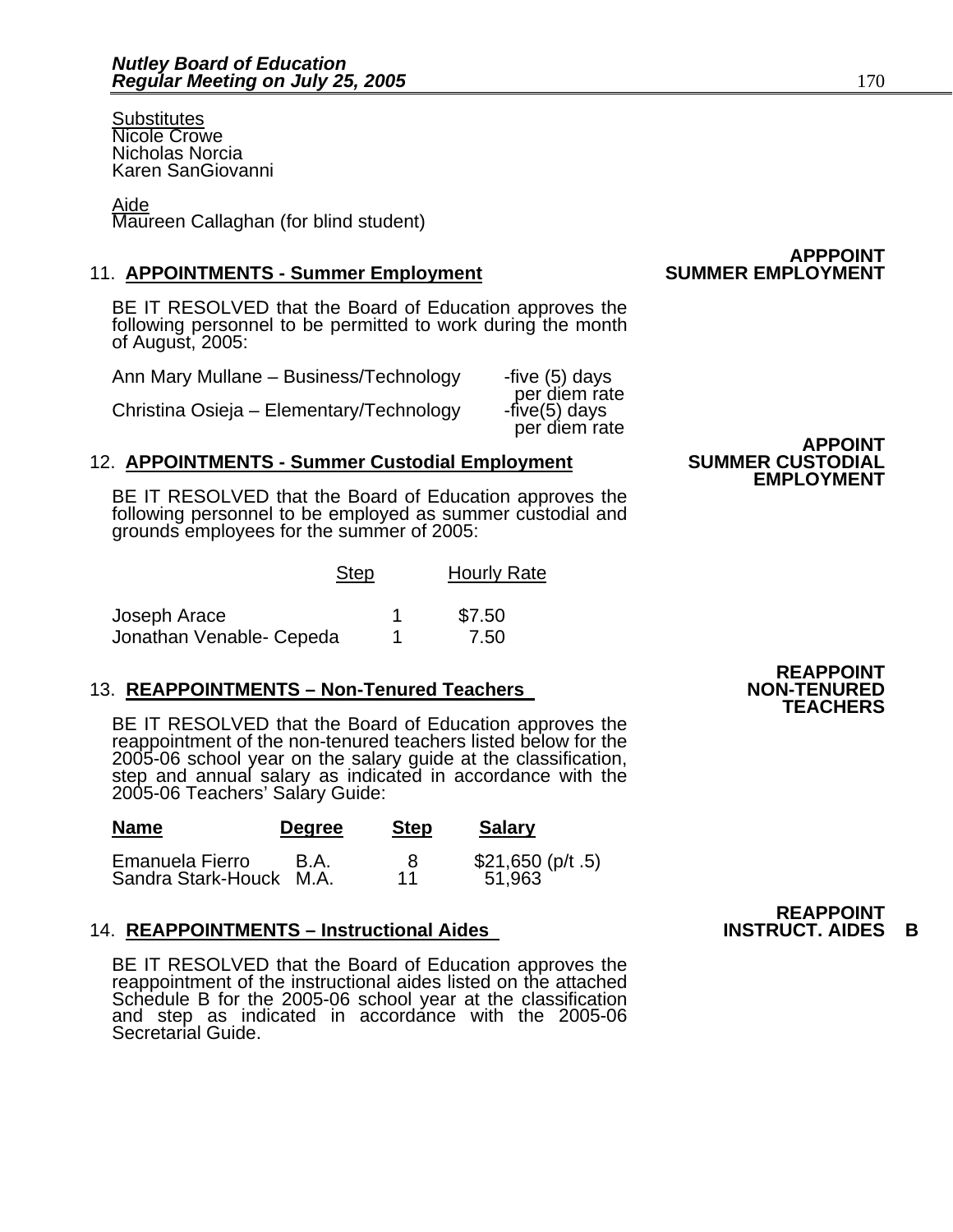#### 15. REAPPOINTMENTS - Part-time School Aides

BE IT RESOLVED that the Board of Education approves the reappointment of the part-time aides, listed on the attached Schedule C for the 2005-06 school year at the hourly rate<br>established by the Board of Education.

#### **16. EXTRA COMPENSATION**

BE IT RESOLVED that the Board of Education approves the following personnel be paid extra compensation in the amounts indicated for services rendered:

#### **PAYMENT FOR CHARACTER EDUCATION LEADERSHIP TRAINING – July 6 and 7, 2005**

Joseph Cappello  $$1,200.00$ <br>Jolinda Griwert  $1,200.00$ Jolinda Griwert 1,200.00<br>Marcellino Marra 1,200.00 Marcellino Marra 1,200.00<br>Joyce Wood 1,200.00 Joyce Wood 1,200.00 Luann Zullo

#### **PAYMENT FOR GUIDANCE COUNSELORS – SUMMER – June 27, 28, and 29, 2005**

| <b>Katherine Comune</b>  | \$900.92 |
|--------------------------|----------|
| <b>James Cummings</b>    | 900.92   |
| James Mauro              | 900.92   |
| Susan Scerbo             | 900.92   |
| MaryFran Simmons-Falluca | 886.92   |
| Joyce Wood               | 791.26   |

#### **PAYMENT FOR EXTRA EVENING HOURS – Guidance Counselors - for the school year 2004-05**

| James Mauro               | \$190.52 |
|---------------------------|----------|
| Susan Scerbo              | 103.92   |
| MaryFran Simmons-Fallucca | 86.60    |

#### **PAYMENT FOR SUPERINTENDENT'S ADVISORY COUNCIL – Priorities Report**

**EXTRA**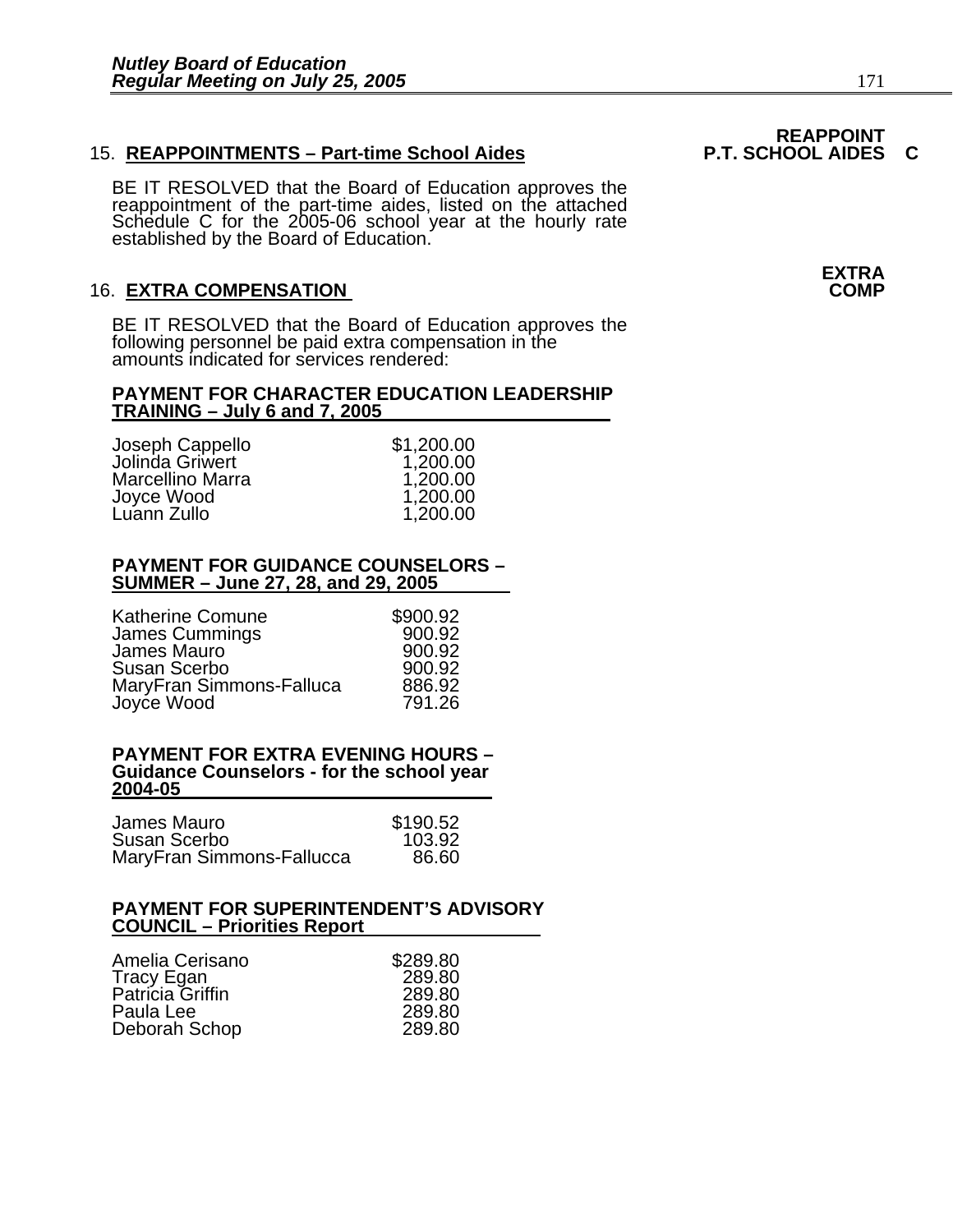#### **CENTRAL DETENTION COVERAGE – June, 2005**

#### **High School**

| Robin DeLorenzo | \$56.31 |
|-----------------|---------|
| Joseph Simko    | 112.62  |
| Lisa Vallo      | 93.85   |
|                 |         |

#### **Franklin School**

| Joseph Cappello   | 75.08  |
|-------------------|--------|
| Tracy Egan        | 131.39 |
| Louis Manganiello | 37.54  |

#### **SATURDAY MORNING SUSPENSIONS – May, 2005**

#### **High School**

| Marcellino Marra (H.S./Franklin) \$78.45 |        |
|------------------------------------------|--------|
| Lawrence Mitschow                        | 156.90 |
| Denise Mazza                             | 78.45  |
| Lisa Vallo                               | 156.90 |

#### **Franklin School**

| Jennifer Ambrose | 78.45 |
|------------------|-------|
| Joseph Cappello  | 78.45 |

#### **17. TRANSFER OF PERSONNEL**

BE IT RESOLVED that the Board of Education approves, upon the recommendation of the Superintendent of Schools, the following transfers:

| <b>Name</b>                                                                        | <b>From</b>                                       | То                                                       |
|------------------------------------------------------------------------------------|---------------------------------------------------|----------------------------------------------------------|
| <b>Katherine Bennett</b><br>Kelli Cerniglia<br>Jacqueline Maddi<br>Erin Vernaleken | Lincoln<br>Washington<br>Washington<br>Washington | <b>Spring Garden</b><br>Yantacaw<br>Lincoln<br>Radcliffe |

#### 18. **EXTENDED SCHOOL YEAR PROGRAM - Summer 2005**

BE IT RESOLVED that the Board of Education approves the Extended School Year Program listed below for the summer of 2005:

(1) Autistic student South Bergen Jointure Commission, Maywood, NJ July 5 – July 29, 2005 - Tuition \$2,000.00

# **TRANSFER<br>OF PERSONNEL**

**EXTENDED**<br>**SCHOOL YR. PROG. SUMMER 2005**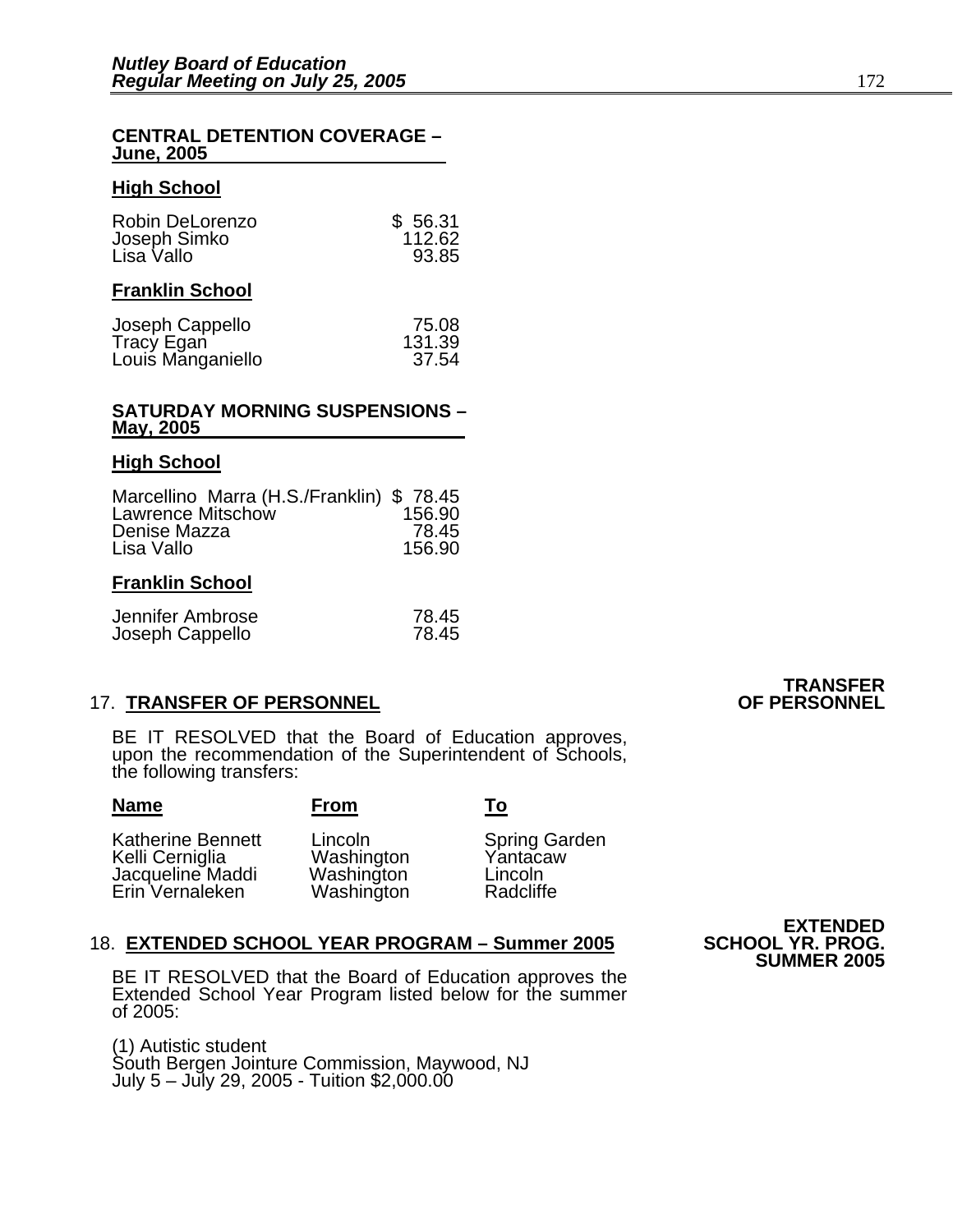(1) Multiply Disabled with Multiple Disabilities student Horizon School, Livingston, NJ July 6 – August 16, 2005 – Tuition \$7,225.00

#### 19. **NATIONAL SCHOOL LUNCH PROGRAM - 2005-06 LUNCH School Year**

BE IT RESOLVED that the Board of Education approves its entering into an agreement with the State Department of Education for a continuation of the National School Lunch Program in the Nutley Schools for the 2005-06 school year, and

BE IT FURTHER RESOLVED that the Board of Education hereby designates its Business Administrator/Board Secretary as the person to be responsible for implementing and carrying out the terms of the agreement.

#### **20. DETERMINING ELIGIBILITY FOR FREE OR REDUCED PRICED MEALS**

BE IT RESOLVED that the Board of Education approves its conforming with state and federal regulations and hereby agrees to the established policy with respect to determining eligibility for free or reduced price meals, and

BE IT FURTHER RESOLVED that Mrs. Josephine Mleziva,<br>Executive Secretary II, shall determine which individual children are eligible for a free or reduced price meal under the established policy, and

BE IT FURTHER RESOLVED that the Secretary/Business Administrator shall cause a notice concerning the provisions for free or reduced lunches to be inserted in a newspaper circulating in the school district.

### 21. **BOARD POLICY- First Reading**

BE IT RESOLVED that the Board approves the following new Board Policies at this first reading.

Policy #5517 Pupil Identification Cards Schedule D

#### 22. **ESTABLISHING HOURLY RATES FOR PART-TIME SCHOOL AIDES - 2005-06 SCHOOL YEAR RATES**

BE IT RESOLVED that the Board of Education approves the following hourly rates be paid to part-time school aides for the 2005-06 school year:

Step 1 - \$12.72 Step 2- \$13.47 **BOARD** 

**1ST READING D** 

## **DETERMINING<br>LUNCH ELIGIBILITY**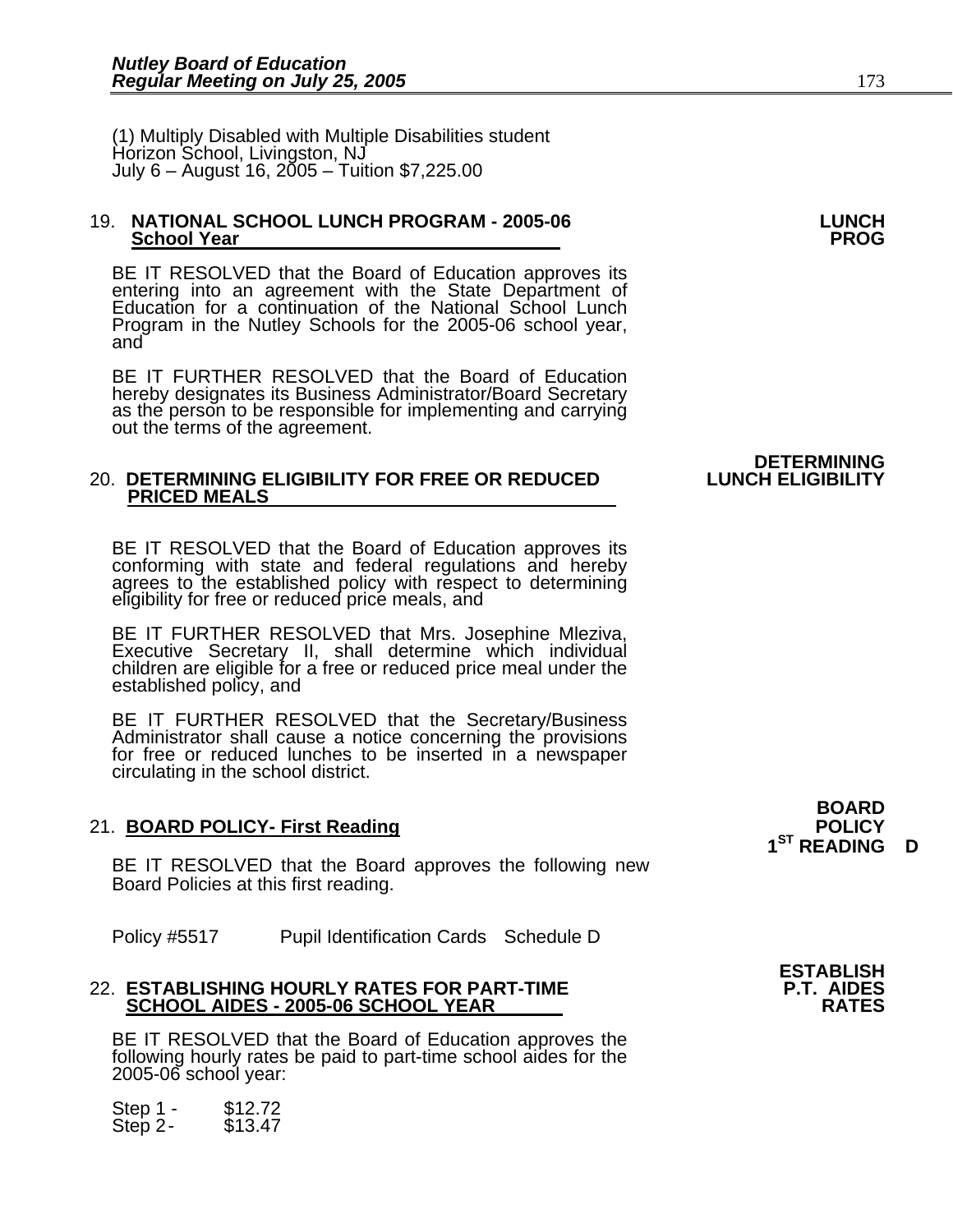#### **MOTON MADE TO POSTPONE THIS RESOLUTION**

#### 23. **NAMING OF NEW COMMUNITY CENTER AT FRANKLIN MIDDLE SCHOOL**

WHEREAS for many years Mr. John H. Walker set an example for all to emulate by his commitment, dedication, and service to the Nutley Township community and especially to the Nutley School District and its children,

NOW BE IT RESOLVED that the Board of Education of the Township of Nutley approves the naming of the community center to be built at Franklin Middle School as the John H. Walker Community Center in honor of Mr. Walker.

#### 24. **RESIGNATION – Teacher TEACHER**

Trustee Reilly moved, and Trustee Moscaritola seconded, the following resolution. Upon being put to a roll call vote the resolution was approved.

BE IT RESOLVED that the Board of Education approves the acceptance of the resignation of Miss Katherine Bennett, basic skills teacher, effective July 20, 2005.

#### 25. **APPROVAL OF RATES – EXTENDED DAY PROGRAM EXTENDED DAY for the 2005-06 School Year RATE RATE**

Trustee Olivo moved, and Trustee Casale seconded, the following resolution. Upon being put to a roll call vote the resolution was approved.

BE IT RESOLVED that the Board of Education approves the following pay rates for the Nutley Board of Education Extended Day Program for the 2005-06 school year:

| Supervisors                         | \$32.00 per hour                 |
|-------------------------------------|----------------------------------|
| <b>Teachers</b><br>Step 1<br>Step 2 | 24.50 per hour<br>26.50 per hour |
| Aides<br>Step 1<br>Step 2           | 12.50 per hour<br>15.50 per hour |
| <b>Certified School Nurse</b>       | 32.00 per hour                   |
| <b>Registered Nurse</b>             | 26.50 per hour                   |

**RESIGNATION** 

# **APPROVE**<br>**EXTENDED DAY**

#### **POSTPONED**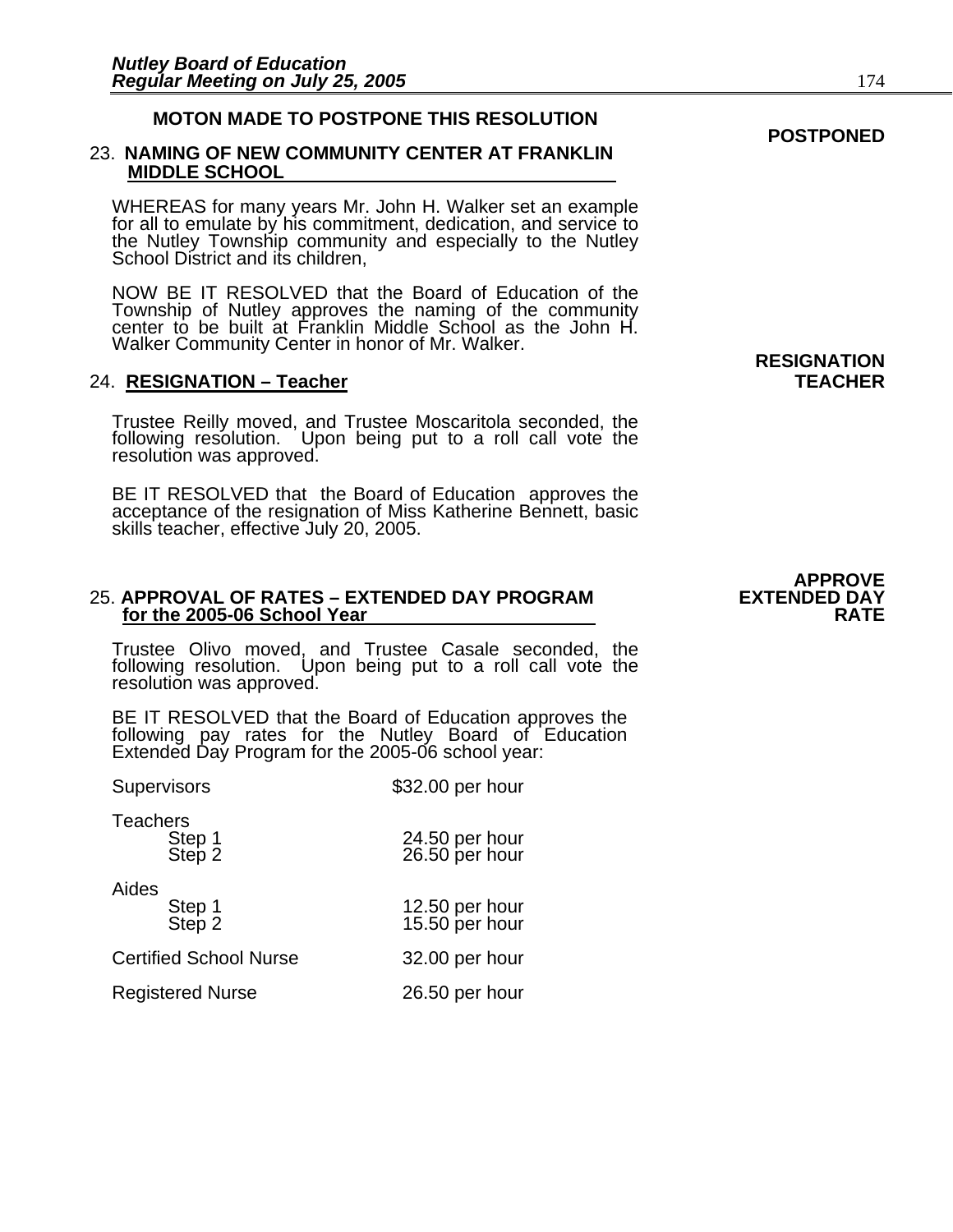### 26. APPOINTMENTS – Professional Staff **PROF STAFF** PROF STAFF

Trustee Casale moved, and Trustee Moscaritola seconded, the following resolution. Upon being put to a roll call vote the resolution was approved.

BE IT RESOLVED that the Board of Education approves the appointment of the personnel listed below for the 2005/2006 school year, effective September 1, 2005, in accordance with the 2005/2006 Teachers' Salary Guide:

| <b>NAME</b>    | <b>DEGREE</b> | <b>STEP</b> | <b>SALARY</b>      |
|----------------|---------------|-------------|--------------------|
| Luke Cardinale | B.A.          | Q           | \$45,384           |
| Debra Tiene    | - B.A.        |             | 20,250 ( $p/t$ .5) |

#### 27. **APPOINTMENTS – Permanent Unassigned Substitutes PERM UNASSIGNED**

**APPOINT SUBS** 

Trustee Viola moved, and Trustee Olivo seconded, the following resolution. Upon being put to a roll call vote the resolution was approved.

BE IT RESOLVED that the Board of Education approves the appointments of the following permanent unassigned substitutes for the 2005/06 school year at the rate of \$78 per day and fringe benefits which include State Health Benefits and dental plans:

Suzanne Baker Robin DeLorenzo Lori Ferrara Nicole Ferraro Natalie Gatto Ravit Gadot Denise Mazza Stephanie Rizzo Joniene Ryder Lisa Vallo

BE IT FURTHER RESOLVED that these candidates met the district's requirements for the permanent unassigned substitute position which is the possession of a County Substitute Certificate.

# **APPOINT**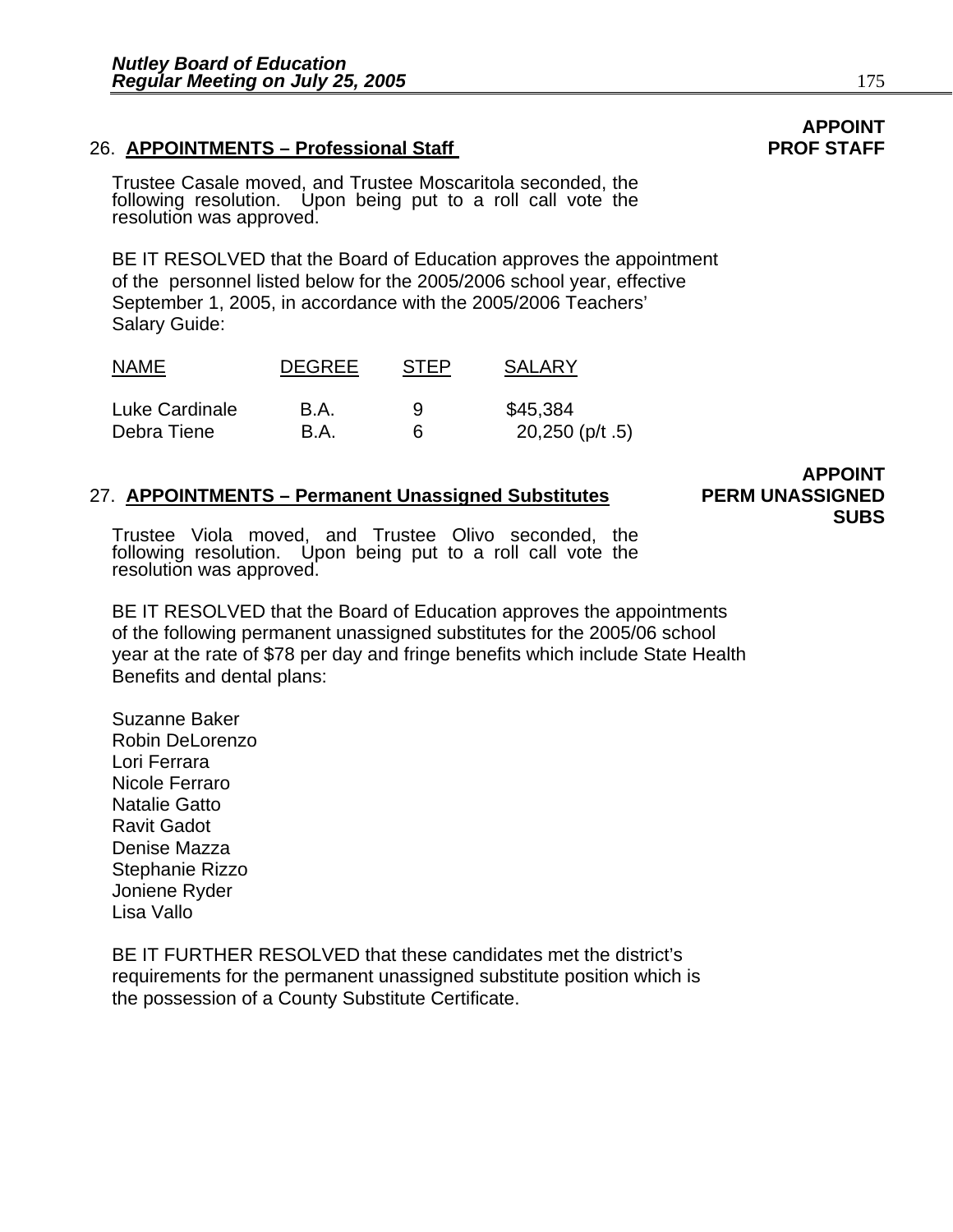### **BOARD SECRETARY'S RESOLUTIONS** SECRETARY'S

Trustee Del Tufo moved, and Trustee Olivo seconded, a motion that the Board approves the Board Secretary's Resolutions numbers 1 through 8 as listed below.

The Board Secretary's Resolutions 1 through 8 were unanimously approved by roll call vote.

### 1. **SECRETARY & TREASURER'S REPORT REPORTS B**

BE IT RESOLVED that the Board of Education approves the acknowledgement and acceptance of the reports of the Board Secretary (Appendix A) and Treasurer of School Monies (Appendix B) for the period ending June 30, 2005.

### 2. **CERTIFICATION OF MAJOR ACCOUNT FUND STATUS**

BE IT RESOLVED that the Nutley Board of Education certifies that as of June 30, 2005, after review of the Secretary's monthly financial report (Appropriations section) and upon consultation with the appropriate district officials, to the best of its knowledge no major account or fund has been overexpended in violation of NJAC 6A:23-2.11(b) and that sufficient<br>funds are available to meet the district's financial obligations for the remainder of the fiscal year. (Major accounts are General Fund and Debt Service.)

3. BILLS AND MANDATORY PAYMENTS<br>
BE IT RESOLVED that the Board of Education approves the **PAYMENTS** payment of bills and mandatory payments dated July 25, 2005 in the total amount of \$3,432,932.87 (Appendix C).

# 4. **REQUESTS FOR USE OF SCHOOL BUILDINGS AND BUILDINGS D**

BE IT RESOLVED that the Board of Education approves the requests for the use of school buildings and grounds (Appendix D), that conform to the rules and regulations set by the Board of Education.

5. **TRANSFER SCHEDULE**<br>**BE IT RESOLVED that the Board of Education approves, in SCHEDULE**<br>**BE IT RESOLVED that the Board of Education approves, in** BE IT RESOLVED THAT COMPLIANC CONSISTENT APPROVED that the Board of SSS0,995 as appended (Appendix E).

### **BOARD RESOLUTIONS**

## **SECY. & TREAS. A**<br>REPORTS B

### **CERTIFICATION FUND STATUS**

**BILLS &** 

 **USE OF GROUNDS AND GROUNDS**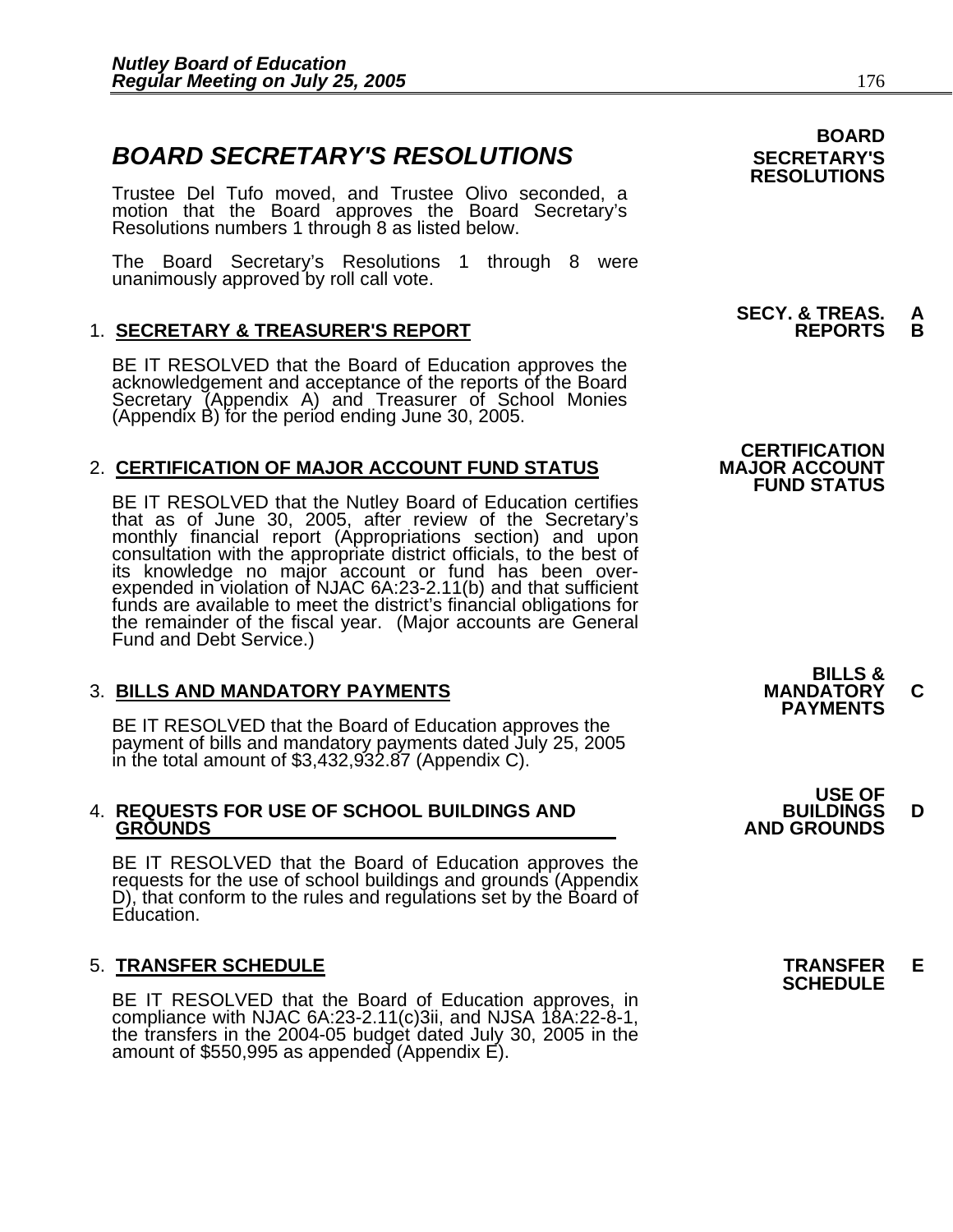#### 6. **TRANSPORTATION CONTRACT CONTRACT**

BE IT RESOLVED, That the Nutley Board of Education approves a transportation contract Par #1 with a parent to provide transportation for one Special Education student from<br>Nutley to the Bleshman School Paramus, NJ effective September 1, 2005 through June 30, 2006 at a cost of \$31.50 per day.

Subject to approval of the County Superintendent of Schools.

#### 7. ACCEPTANCE OF BUS LEASE/PURCHASE AGREEMENT

WHEREAS the Nutley Board of Education has determined that a true and very real need exists for the acquisition of a 16 that a true and very real need exists for the acquisition of a 16<br>passenger and a 24 passenger bus described in the Lease Purchase Agreement #40019425 with Commerce Bank appended hereto as Appendix F, and

WHEREAS the Nutley Board of Education has taken the necessary steps, including any legal bidding requirements, under applicable law to arrange for the acquisition of such Equipment.

BE IT RESOLVED, by the Nutley Board of Education that the terms of said Lease Purchase Agreement are in the best interests of Nutley Board of Education for the acquisition of such Equipment, and the Nutley Board of Education<br>designates and confirms the School Business designates Administrator/Board Secretary, Dennis M. Oblack to execute and deliver, the Lease Purchase Agreement.

## 8. **APPROVAL OF CHANGE ORDER FOR RADCLIFFE APPROVE G SCHOOL VERTICAL LIFT VERTCAL LIFT**

BE IT RESOLVED that the Board of Education approves the recommendations from DCM Architecture, Inc., its Architect for Change Order #1 (Appendix G) for Radcliffe School Vertical Lift project. The contract with William Kohl Construction will reflect an increase in the amount as follows:

| Date | Amount |
|------|--------|
|      |        |

Change Order #1 6/16/05 \$ 4,066.98

**CHANGE ORDER** 

# **TRANS**

**ACCEPT F**<br>BUS LEASE/PURCH. **AGREEMENT**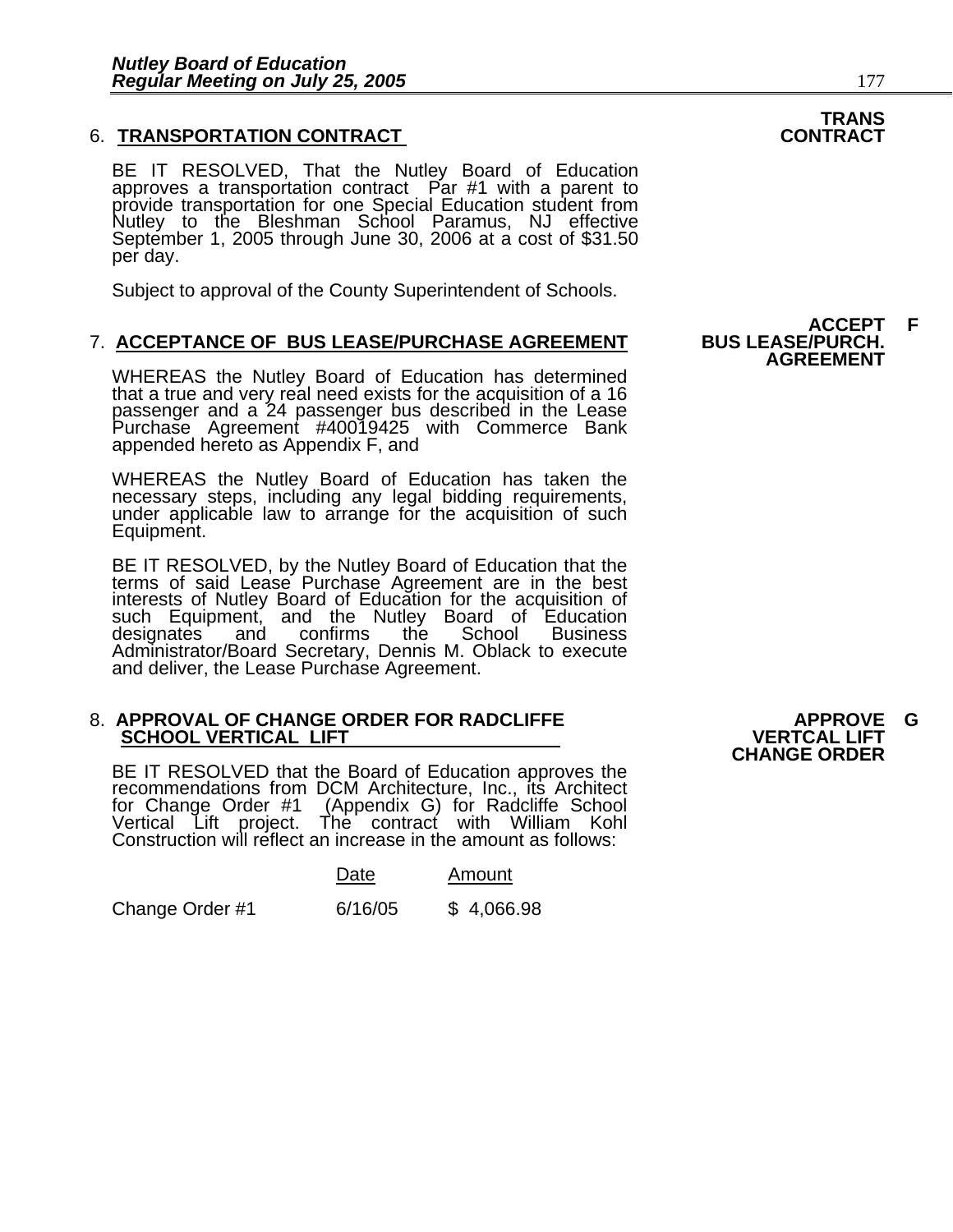#### **HEARING OF CITIZENS CITIZENS**

At this time, President Parisi opened this meeting to members of the attending public for comments and/or concerns on any school-related matters.

Resident Terry Quirk, representative for the Nutley Parent Advocacy Network, spoke about the intent of the Network to get 5,000 signatures in support of the drive for safety called "Save the Guards." She also read a letter Governor Richard J. Cody, which is appended to the minutes of this meeting, outlining the crossing guard situation and asking for his help.

Hearing no further comments, President Parisi closed this portion of the meeting.

#### **OLD BUSINESS OLD BUSINESS**

Trustee Casale suggested posting a crossing guard position at the entrance to the Radcliffe School driveway.

Superintendent Zarra said he would put a job description together and post the position.

Trustee Reilly asked about the status of the defibrillators for the schools.

Superintendent Zarra said that he suggested that each PTO buy one for their school.

#### **NEW BUSINESS NEW BUSINESS**

President Parisi and Trustee Reilly spoke about the discussion<br>between the Board and Dr. Bruce Ettinger, Director of the<br>Children's Institute, regarding the proposed in-house satellite<br>autistic program that would be locate the benefits to our district to house such a program.

Trustee Reilly moved, Trustee Casale seconded, a motion that the Board approve the following resolution. Upon being put to a roll call vote the resolution was approved.

### **HEARING OF**